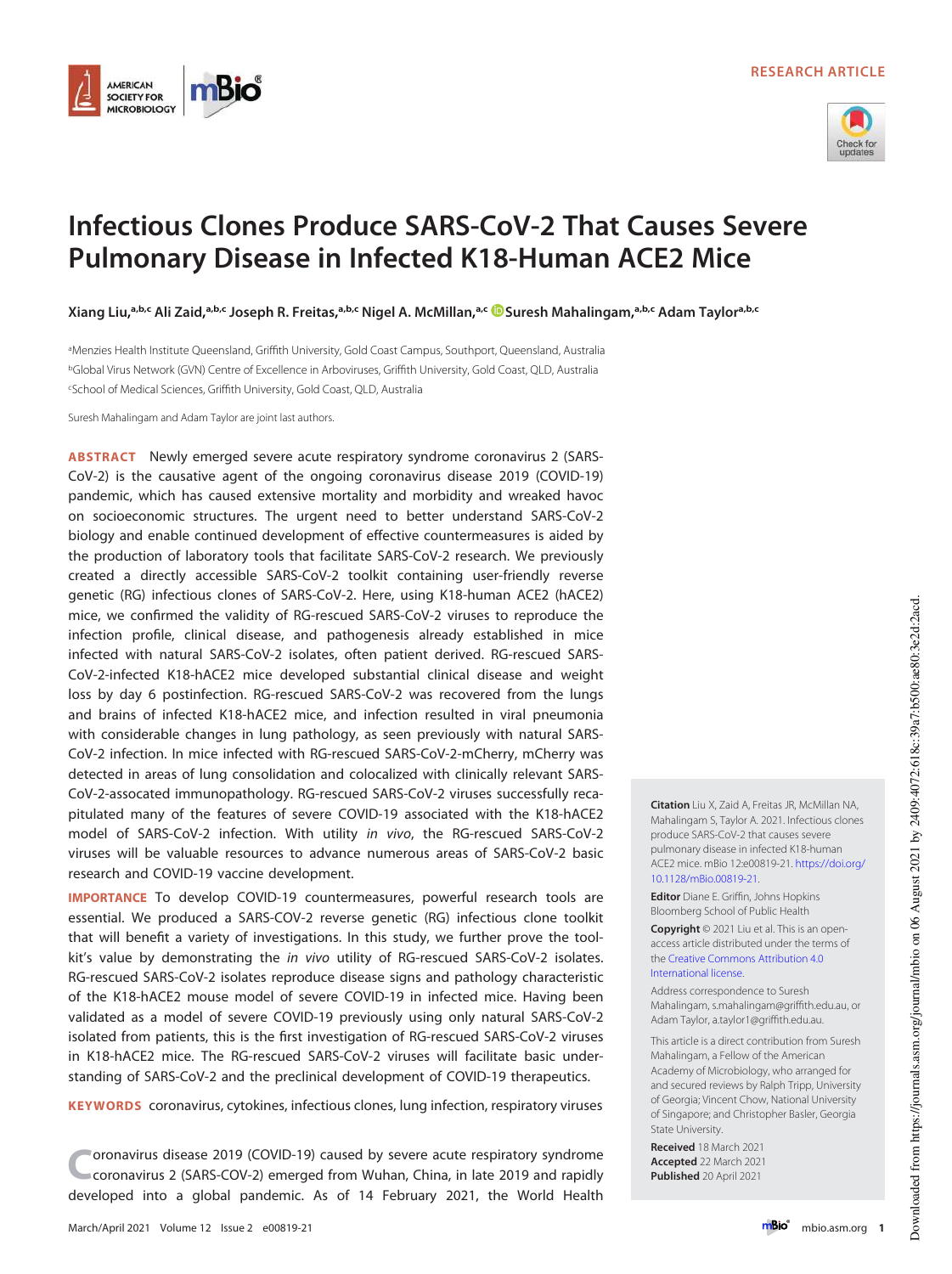Organization has reported over 108 million con firmed clinical cases of COVID-19 and over 2.3 million deaths worldwide (https://www.who.int/emergencies/diseases/novel -coronavirus-2019/situation-reports). Notably, the emergence and rapid spread of new pathogenic variants of SARS-COV-2 (1 –5) and the recent resurgence of COVID-19 in Brazil (6) are making this global health crisis more intractable. There is therefore urgent global demand for tools and resources to investigate numerous aspects of SARS-COV-2 biology. Among these tools, an infectious cDNA (icDNA) clone system for generating live SARS-CoV-2 is an essential element to facilitate investigations.

A number of SARS-COV-2 reverse genetic (RG) systems based on the yeast arti ficial chromosome (YAC) or bacterial arti ficial chromosome (BAC) have been used to generate live virus following either in vitro or in vivo transcription (7-9). We recently developed and characterized a user-friendly RG infectious clone (pCC1-4K-SARS-CoV-2-Wuhan-Hu1, GenBank accession no. MT926410) from which the original SARS-CoV-2-Wuhan-Hu-1 virus (Wuhan-Hu-1) can be propagated (10). In addition, three recombinant SARS-CoV-2 infectious clones expressing various reporter cassettes, including mCherry, ZsGreen, and Nanoluciferase, were generated based on the original infectious clone. These reporter viruses provide versatility to the researcher's toolkit and are directly accessible online (10; https://mrcppu-covid.bio/). The infectious clones will be of benefit to a variety of studies, including viral functional genomics, protein spatiotemporal dynamics, and virus-host interactions.

Small-animal models of SARS-CoV-2 infection that accurately replicate human disease have provided fundamental insights into the pathogenesis of COVID-19 (11–14). These animal models, which have been developed largely using SARS-CoV-2 isolated from patient samples, are vital to the development of countermeasures, such as vaccines and antivirals, to prevent and treat COVID-19 (15). To demonstrate the utility of our RG-rescued SARS-CoV-2 viruses in recapitulating SARS-CoV-2 replication and dissemination in vivo and the immunopathogenesis associated with infection, we used the human angiotensin-converting enzyme 2 (hACE2)-K18 transgenic mouse model, which expresses hACE2 driven by the keratin 18 (K18) promoter. Other mouse models of SARS-CoV-2 infection, including transient expression of hACE2 using adenovirus vectors, are unable to replicate severe disease (16). hACE2-K18 mice have been shown to develop severe lung in flammation and impaired function upon SARS-CoV-2 infection (11). Here, we characterized the infection with, and immune response to, our RG-SARS-CoV-2 and SARS-CoV-2-mCherry infectious clones using this transgenic mouse model. We report that using our RG-SARS-CoV-2 infectious clones, infection of hACE2-K18 mice reproduces the clinical signs and pathology associated with severe COVID-19, validating the use of these critical resources by the research community. These infectious clones will be valuable tools for future studies of SARS-CoV-2 biology, vaccine, and therapeutic development against COVID-19.

## RESULTS

K18-hACE2 mice infected with RG-rescued SARS-CoV-2 isolates present with clinical disease and weight loss. Previous studies have demonstrated that hACE2-K18 mice were susceptible to infection with SARS-COV-2 isolated from patient samples and developed severe lung pathology (11 –13). To determine whether virus derived from our RG SARS-CoV-2 infectious clones was pathogenic, 21-week-old male and female K18-hACE2 mice were intranasally inoculated with  $4 \times 10^4$  plaque-forming units (PFU) of SARS-CoV-2 ( $n = 7$ , 5 male and 2 female) or SARS-CoV-2-mCherry ( $n = 3$ , 2 male and 1 female). Mock-infected mice ( $n=5$ , 3 male and 2 female) received 20 $\mu$ l sterile Dulbecco's modified Eagle's medium (DMEM) with 2% fetal bovine serum (FBS) intranasally. Beginning at day 6 postinfection, both SARS-CoV-2- and SARS-CoV-2-mCherryinfected mice showed significant weight loss compared to mock-infected mice (Fig. 1A). By day 7 postinfection, SARS-CoV-2- and SARS-CoV-2-mCherry-infected mice had lost over 10% of their starting body weight (Fig. 1A). Clinical manifestations were also recorded (Fig. 1B). Some variability in the clinical signs of SARS-CoV-2 and SARS-CoV-2-mCherry infection was observed, with clinical scores ranging from 0 to 13 on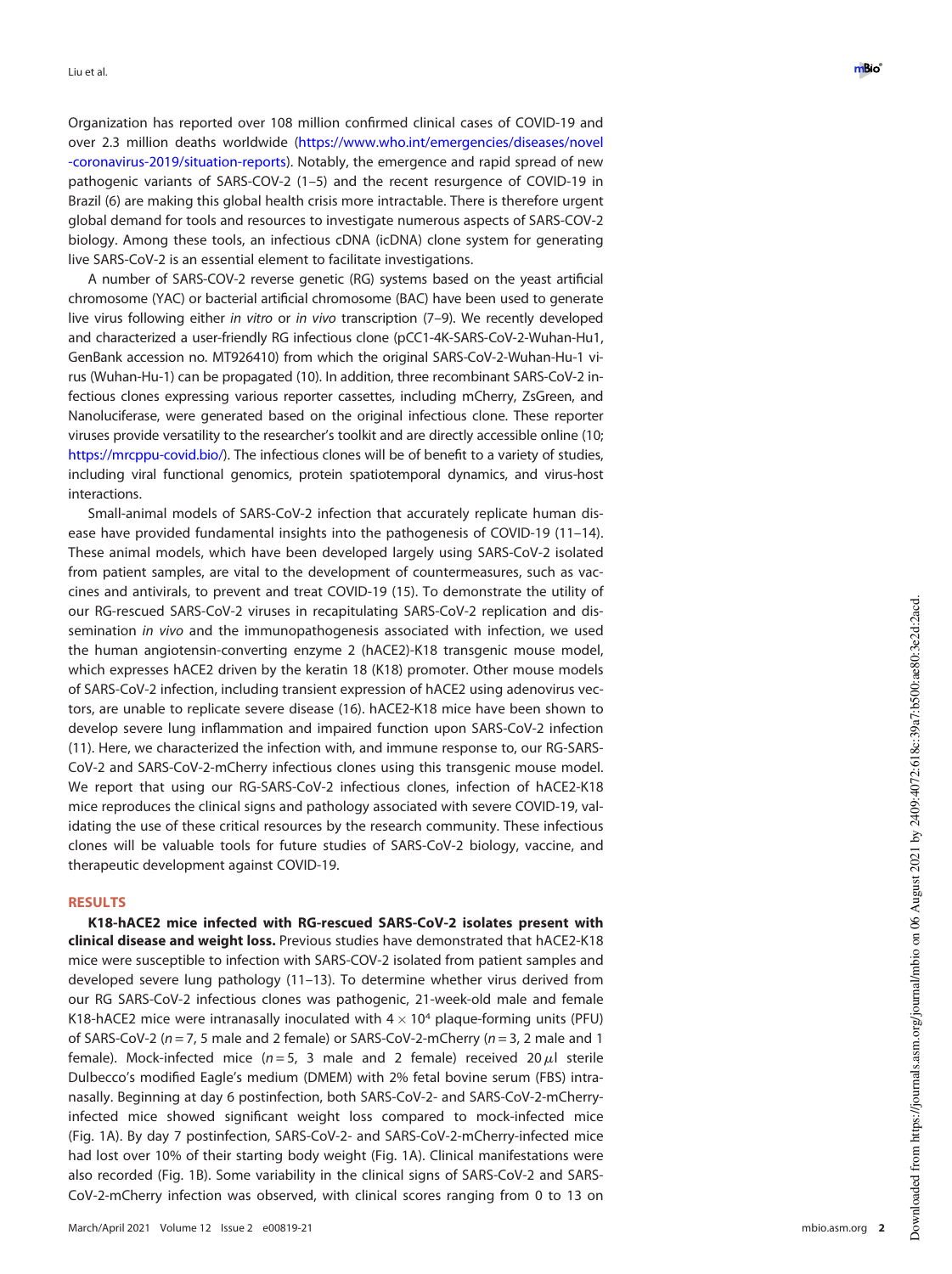

FIG 1 Weight loss and clinical disease score of K18-hACE2 mice infected with SARS-CoV-2 or SARS-CoV-2-mCherry. Twenty-one-week-old male and female K18-hACE2 mice were intranasally inoculated with  $4 \times 10^4$  PFU of SARS-CoV-2 (n = 7) or SARS-CoV-2-mCherry (n = 3) (20  $\mu$ l per mouse). Mockinfected mice ( $n = 5$ ) received 20  $\mu$ l sterile DMEM with 2% FBS intranasally. Individual mice were monitored daily until reaching a clinical score of  $>3$ , when twice daily monitoring was performed. (A) Weight change was monitored and compared with the initial weight on day 0.  $*$ ,  $P < 0.05$  (two-way ANOVA with Bonferroni posttest). (B) Mice were given a clinical score according to general health (eating habit, locomotion, behavior), appearance, and weight loss. All values represent the means  $\pm$ standard errors of the mean from one experiment.

day 7 postinfection. One SARS-CoV-2-infected mouse was euthanized on day 6.5 due to the severity of disease signs, including severely restricted movement, labored breathing, and dry eyes. Despite low mouse numbers for comparison, no sex-based differences in disease were observed. Mock-infected mice did not exhibit any clinical symptoms or weight loss.

Virus replication and tissue tropism of RG-rescued SARS-CoV-2 strains in infected K18-hACE2 mice. All mice were euthanized on day 7 postinfection to assess viral loads and virus dissemination. High levels of infectious virus were detected in lung tissues of SARS-CoV-2-infected mice by plaque assay (Fig. 2A). Infectious virus was detected in the nasal cavities of two (out of seven) SARS-CoV-2-infected mice and the trachea of one mouse (out of seven) (Fig. 2A). No infectious virus was detected in the heart (data not shown). Interestingly, as shown previously, a subset of infected K18 hACE2 mice had high levels of viral RNA and infectious virus in the brain (Fig. 2A and B) (11, 17). High levels of viral RNA were detected in the lungs, nasal cavity, and, in a proportion of mice, brain tissue, consistent with the detection of infectious virus (Fig. 2B). Lower levels of viral RNA were detected in the trachea, heart, liver, spleen, and kidney (Fig. 2B). SARS-CoV-2-mCherry-infected mice had a level of viral RNA in the lung tissue similar to that of SARS-CoV-2-infected mice at day 7 postinfection: on average,  $3 \times 10^5$  genome copy numbers per 10 ng total RNA.

Histological analysis of K18-hACE2 mice infected with RG-rescued SARS-CoV-2 viruses. At day 7 postinfection, the left lung was harvested for histological analysis. Dissection of the lungs of SARS-CoV-2- and SARS-CoV-2-mCherry-infected mice revealed a mottled appearance that was not observed in mock-infected mice. Lungs were fixed in 4% PFA, and their gross pathology was examined (Fig. 3A). Focal dark-red lesions were observed on the surface of SARS-CoV-2- and SARS-CoV-2-mCherryinfected lung tissue (Fig. 3A), as reported previously in mice infected with SARS-CoV-2 isolated from a patient (13). Lung sections were stained with hematoxylin and eosin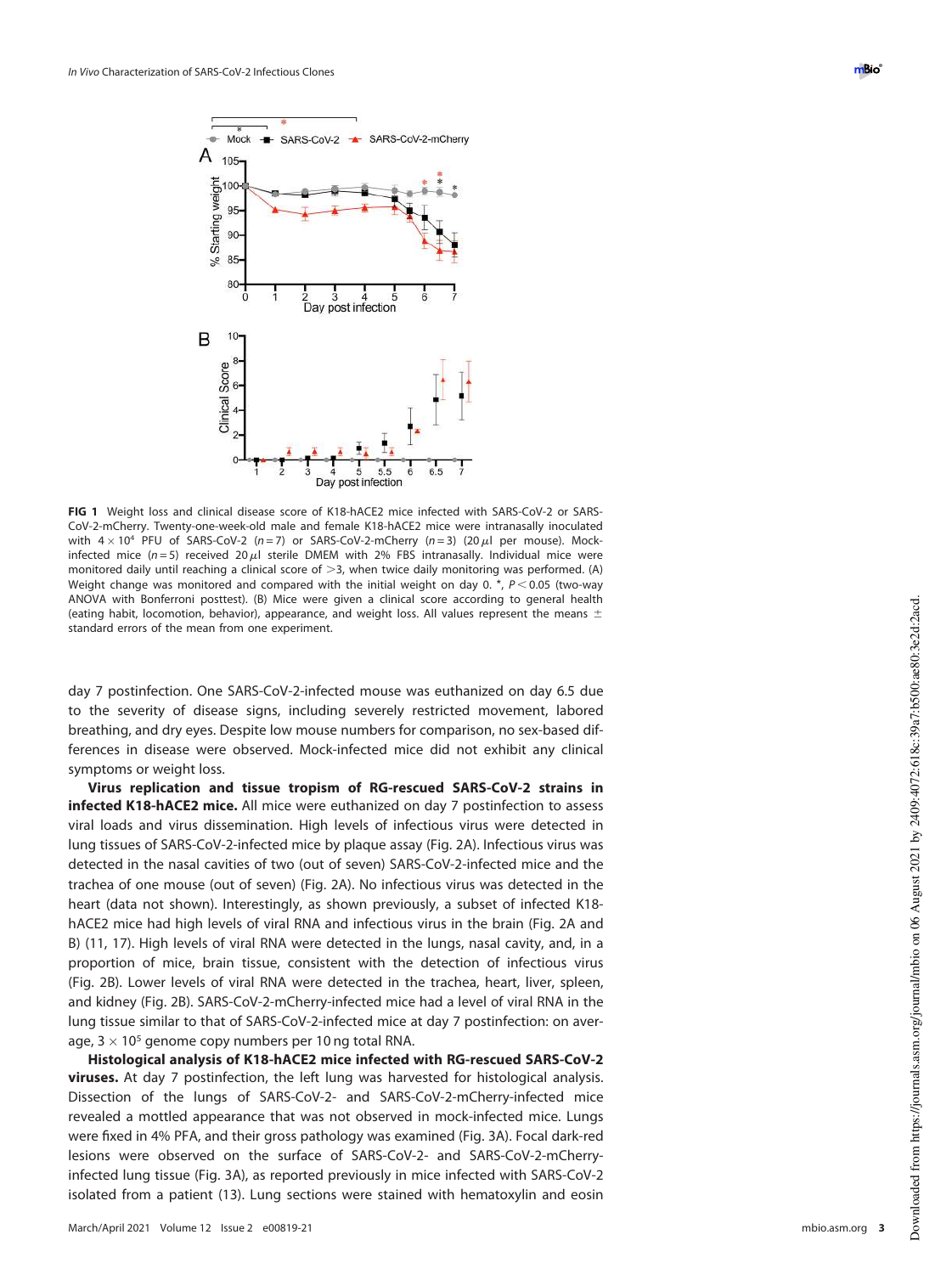

FIG 2 Viral burden in tissues. Twenty-one-week-old male and female K18-hACE2-transgenic mice were inoculated intranasally with  $4 \times 10^4$  PFU SARS-CoV-2 or SARS-CoV-2-mCherry. (A and B) At day 7 postinfection, we determined the titer of infectious virus in the lung, nasal cavity, trachea, and brain by plaque assay (A), and the viral genome copy number in tissues (lung, nasal cavity, trachea, brain, heart, liver, spleen, and kidney) was measured by RT-qPCR (B). Each symbol represents the mean titer for one mouse. Bars represent means  $\pm$  standard errors, and a horizontal dotted line indicates the limit of detection.

(H&E) to examine pathology and quantify leukocyte infiltration. Areas of the lung in SARS-CoV-2- and SARS-CoV-2-mCherry-infected mice were characterized by thickened interalveolar septa, immune cell infiltration, and signs of edema and hemorrhage (Fig. 3A and B). The focal dark-red lesions observed at the lung surface upon dissection in SARS-CoV-2- and SARS-CoV-2-mCherry-infected mice are likely due to hemorrhage and inflammation, as indicated by the histopathological profile of the infected lung (Fig. 3A).

Inflammatory gene expression in K18-hACE2 mice infected with RG-rescued SARS-CoV-2 viruses. Dysregulation of inflammatory mediators in the lungs of SARS-CoV-2-infected mice is consistent with the cytokine storm seen in severe clinical cases of COVID-19 (11, 18). At day 7 postinfection, compared to those in mock-infected mice, the levels of expression of tumor necrosis factor alpha (TNF- $\alpha$ ), CXCL10, CCL5, gamma interferon (IFN- $\gamma$ ), and interleukin 6 (IL-6) were upregulated in lung homogenates of SARS-CoV-2- and SARS-CoV-2-mCherry-infected mice (Fig. 4). As seen previously, baseline IFN- $\beta$  mRNA expression was observed in SARS-CoV-2- and SARS-CoV-2-mCherryinfected mice at day 7 postinfection (Fig. 4) (11).

Localization of infection in the lung tissue of SARS-CoV-2-mCherry-infected mice. Having detected high levels of infectious virus and viral RNA in the lungs of infected mice, we performed immunofluorescence analysis of lung sections to localize mCherry reporter expression in situ using confocal microscopy. Reporter mCherry signal was readily detectable in the lung tissue (Fig. 5A) and was localized primarily in highly consolidated areas of the lung. Interestingly, SARS-CoV-2-mCherry<sup>+</sup> cells were confined to the parenchyma, and little or no signal was detected on the airway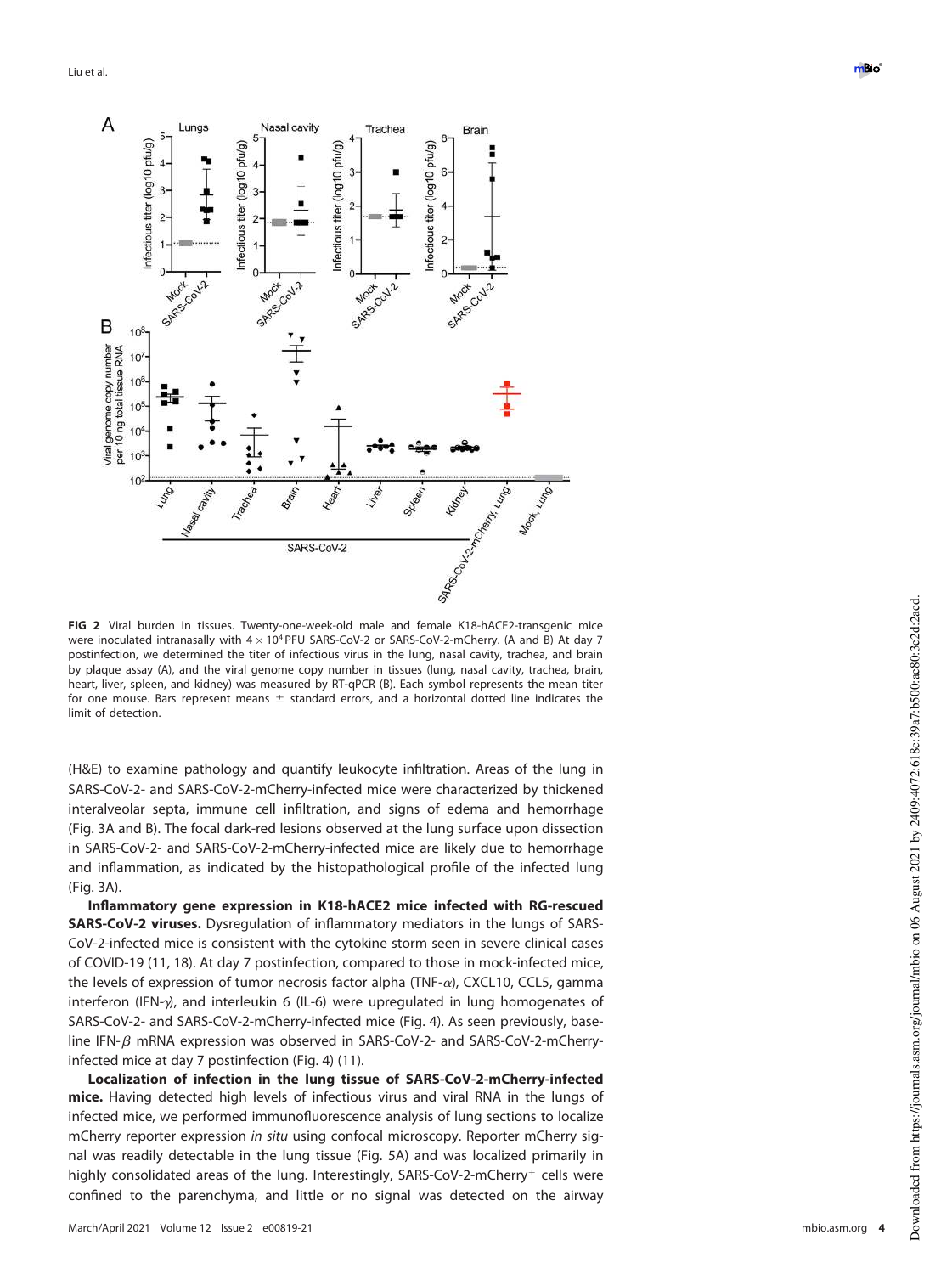



FIG 3 Histopathological analysis of lung tissue from SARS-CoV-2- and SARS-CoV-2-mCherry-infected K18-hACE2 mice. Twenty-one-week-old male and female K18-hACE2-transgenic mice were inoculated intranasally with  $4 \times 10^4$  PFU SARS-CoV-2 or SARS-CoV-2-mCherry. (A) At day 7 postinfection, lung tissue was harvested and stored in 4% PFA for 24 h prior to macroimaging. White arrows show the dark-red lesions throughout the dorsal region of the lung in infected mice. Hematoxylin and eosin (H&E)-stained lung sections demonstrate thickened interalveolar septa (black arrow) and a hemorrhage (black arrowhead) in SARS-CoV-2- and SARS-CoV-2-mCherry-infected mice. Scale bars, 6 mm (black), 500  $\mu$ m (red), 100  $\mu$ m (green). Black dashed boxes indicate the area of magnification. Each image is representative of  $\geq$ 3 mice. (B) Cell density was quantified using ImageScope software. Statistical analyses were performed using an unpaired t test. Data represent means  $\pm$  standard errors.

epithelium. Using immunolabeling, we detected  $CD169<sup>+</sup>$  alveolar macrophages (AMs) and Ly6G<sup>+</sup> neutrophils in the lungs of infected mice. AMs have been shown to play a critical role in the initiation of a cytokine storm in severe COVID-19, and reports have shown that they are susceptible to infection with SARS-CoV-2 (19–21). Neutrophils, which have also been shown to play a role in lung inflammation during SARS-CoV-2 infection through the release of neutrophil extracellular traps (NETs) were detected in the parenchyma, although in lower numbers, and were more sparsely distributed than AMs (22, 23). Of note, CD169<sup>+</sup> AMs were found in the vicinity of, and colocalizing with, the mCherry<sup>+</sup> signal (Fig. 5B, inset) in the parenchyma, corroborating reports that this subset of lung-resident macrophages actively responds to infection in the lung and is likely to be susceptible to SARS-CoV-2.

Detection of SARS-CoV-2-mCherry in tissues of infected K18-hACE2 mice. To investigate the dissemination of SARS-CoV-2-mCherry infection in K18-hACE2 mice, we performed immunofluorescence analysis of heart (Fig. 6A), kidney (Fig. 6B), and trachea (Fig. 6C) tissue to localize mCherry reporter expression in situ using confocal microscopy. Reporter mCherry signal was readily detectable in the heart and trachea (Fig. 6A and C), with foci of SARS-CoV-2-mCherry<sup>+</sup> cells detected in the kidney (Fig. 6B).

### **DISCUSSION**

The majority of SARS-CoV-2 infections in humans are mild or subclinical (24). Symptoms of COVID-19 can range from fever, cough, and fatigue to severe respiratory illness and death (25). Patient comorbidities increase the risk of hospitalization and severe COVID-19 (26, 27). Using virus isolated from patients, the K18-hACE2 mouse model of SARS-CoV-2 infection has been shown to reproduce the features of severe COVID-19 (11). Weight loss and clinical disease together with high viral load in the lungs and lung pathology make the K18-hACE2 mouse model of SARS-CoV-2 infection a valuable platform for vaccine and therapeutic testing.

We confirmed that the RG-rescued SARS-CoV-2 viruses exhibited replication capabilities, virulence, and pathogenicity similar to those of natural SARS-CoV-2 isolates in K18-hACE2 mice. Mice infected with RG-rescued SARS-CoV-2 viruses showed significant weight loss and clinical disease by day 6 postinfection. We observed variability in the clinical scores between infected mice as seen previously in K18-hACE2 mice infected with patient-isolated SARS-CoV-2 (12). Variability in clinical scores may be due to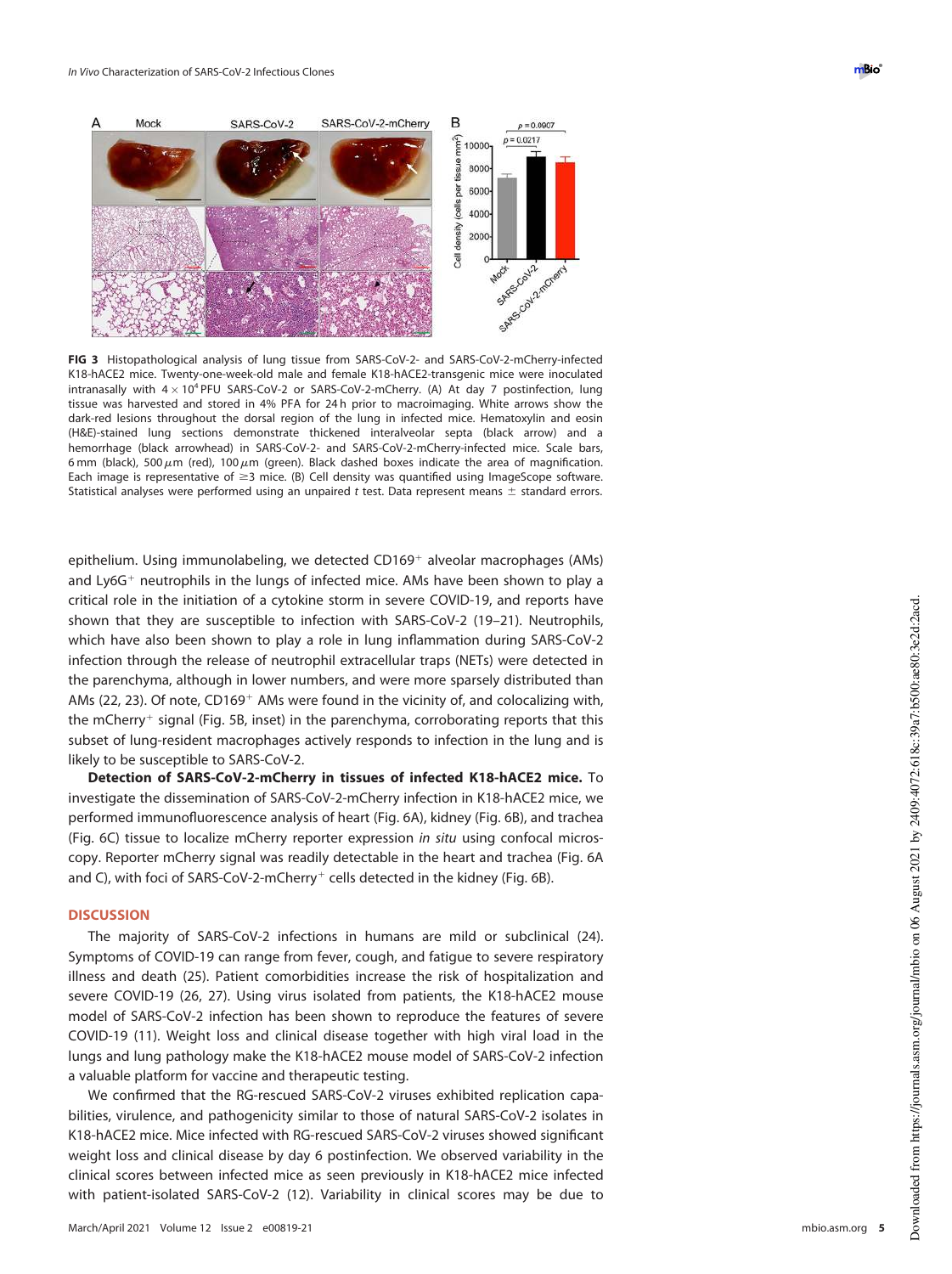

FIG 4 Cytokine and chemokine expression in the lung tissue of SARS-CoV-2-infected K18-hACE2 mice. Twenty-one-week-old male and female K18-hACE2-transgenic mice were inoculated intranasally with  $4 \times 10^4$  PFU SARS-CoV-2 or SARS-CoV-2-mCherry. Transcriptional profiles of immune mediators, namely, TNF- $\alpha$ , CXCL10, IL-1 $\beta$ , CCL5, IFN- $\gamma$ , IL-6, and IFN- $\beta$ , were determined by qRT-PCR in the lung at day 7 postinfection. Data were normalized to GAPDH levels and are shown as fold change from the level in mock-infected mice. Data are presented as means  $\pm$  standard errors. No statistical difference in the levels of expression of inflammatory mediators was observed between SARS-CoV-2 and SARS-CoV-2-mCherry-infected lungs by the Student unpaired t test.

inconsistencies in the intranasal route of inoculation and subsequent distribution to the lung. Robust replication of RG-rescued SARS-CoV-2 viruses in the lungs was accompanied with detection of live virus in the trachea and nasal cavity as well as the brain, hallmarks of natural SARS-CoV-2 infection in previous studies (17). Tissues positive for SARS-CoV-2 infection have previously been shown to productively express the hACE2 transgene in K18-hACE2 mice (11). One caveat to using the K18-hACE2 model of disease is the inconsistency in hACE2 expression between humans and mice, particularly in the brain (11). Our studies accurately replicated the stratified titers of both viral RNA and live virus recovered from the brains of infected K18-hACE2 mice at day 7 postinfection (11). These results further clarify the utility of RG-rescued SARS-CoV-2 viruses to replicate natural SARS-CoV-2 infection in K18-hACE2 mice.

Histopathological analysis showed clear pulmonary pathological changes in infected mice, including cellular infiltration, consolidation, and thickened interalveolar septa. Elevated production of inflammatory mediators at day 7 postinfection, a late time point, indicates that a profound immune response resulted from infection and aligns with increased levels of inflammatory mediators, including IL-1 $\beta$ , IFN- $\gamma$ , TNF- $\alpha$ , and CXCL10, detected in COVID-19 patients (25). Sustained expression of inflammatory mediators has been reported in the lung tissue of SARS-CoV-2-infected K18-hACE2 mice (11). No change in IFN- $\beta$  expression in the lung tissues of infected mice replicates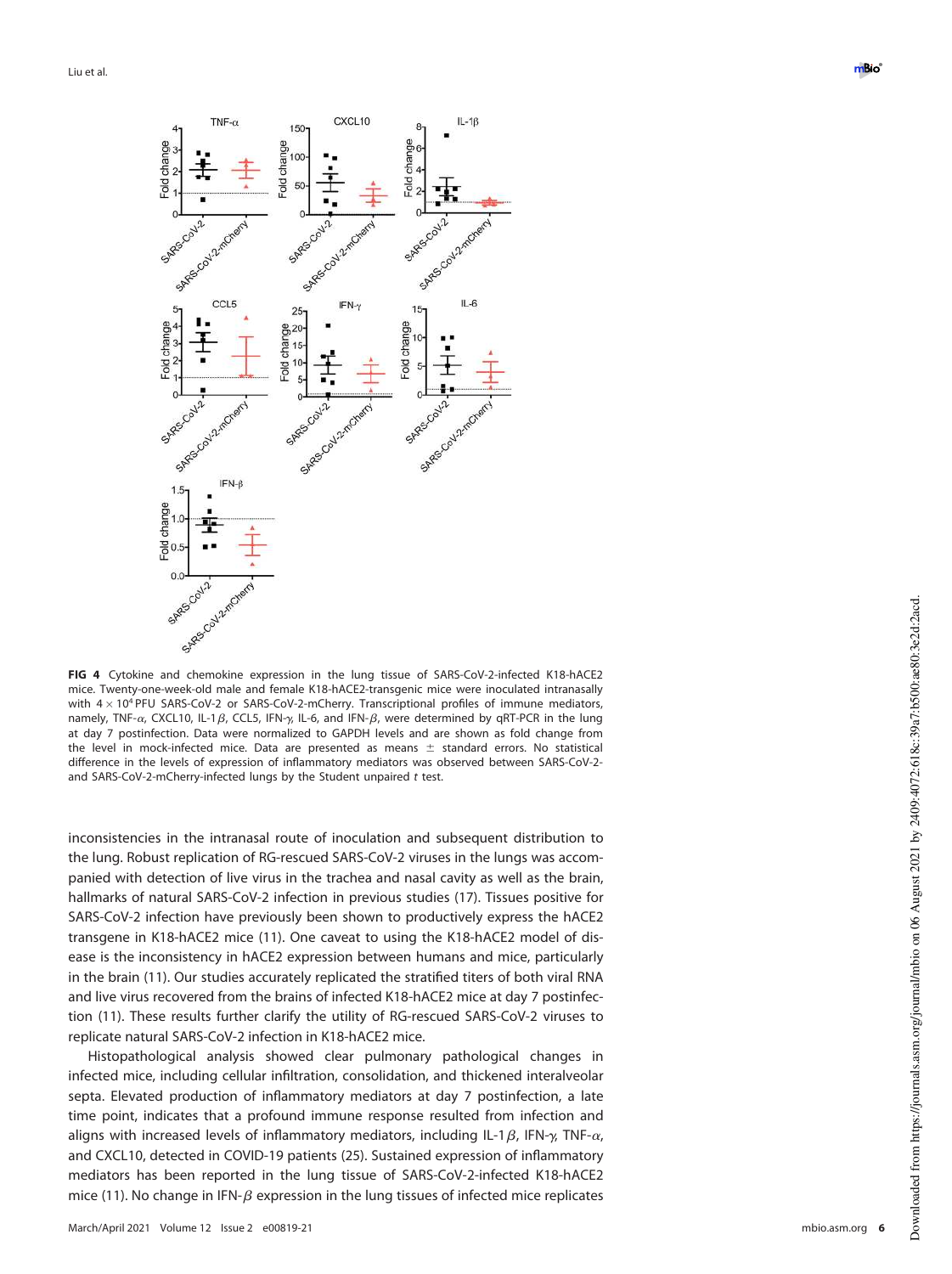



FIG 5 Immunofluorescence analysis of lung sections from SARS-CoV-2-mCherry-infected K18-hACE2 mice. Lung cryosections were labeled with Hoechst 33258 dye (nuclei), CD169 (alveolar macrophages), Ly6G (neutrophils), and cytokeratin 14 (parenchymal tissue), and images were acquired by confocal microscopy. (A) Localization of SARS-CoV-2-mCherry in the lungs of infected mice at 7 days postinfection. The image was acquired as a z-stack using a  $10 \times$  (0.75-NA) objective. (B) Colocalization of CD169<sup>+</sup> alveolar macrophages and mCherry<sup>+</sup> signal in the lung parenchyma. Arrows show cytoplasmic colocalization (insets). The image was acquired as a z-stack using a  $20 \times$  (0.95-NA) objective.

the kinetics of expression seen at this late time point in previous studies (11). Immunofluorescence analysis of SARS-CoV-2-mCherry-infected lung, heart, kidney, and trachea sections confirmed the expression of reporter mCherry signal in vivo. mCherry signal in the lung was detected in areas of consolidation and was shown to colocalize with innate immune cells, which have been described as critical components of SARS-CoV-2 immunopathology (21, 23).

In summary, we have developed user-friendly RG-rescued SARS-CoV-2 viruses capable of expressing fluorescent reporters in vivo and used this system to recapitulate the pathogenesis of SARS-CoV-2 infection in the K18-hACE2 mouse model of severe COVID-19. RG-SARS-CoV-2 infectious clones are a vital tool for the research community to further dissect the biology of SARS-CoV-2. With the advantage of producing a predominantly homogenous population of RG-rescued SARS-CoV-2 viruses, the infectious clones can be used to study the intrahost evolution of SARS-CoV-2. Modification of these tools or the infectious clone strategy can be applied to study the transmissibility and virulence of emerging SARS-CoV-2 variants. Our validation that the RG-rescued SARS-CoV-2 viruses can be reliably used to model severe SARS-CoV-2 infection in vivo makes them valuable assets in the development of vaccines, antivirals, and therapeutics against COVID-19.

#### MATERIALS AND METHODS

DNA-launched SARS-CoV-2 plasmid construction and rescue of infectious virus. pCC1-4K-SARS-CoV-2-Wuhan-Hu1 (GenBank accession no. MT926410) and pCC1-4K-SARS-CoV-2-mCherry (GenBank accession no. MT926411) infectious clones were assembled from synthetic DNA fragments (GenScript)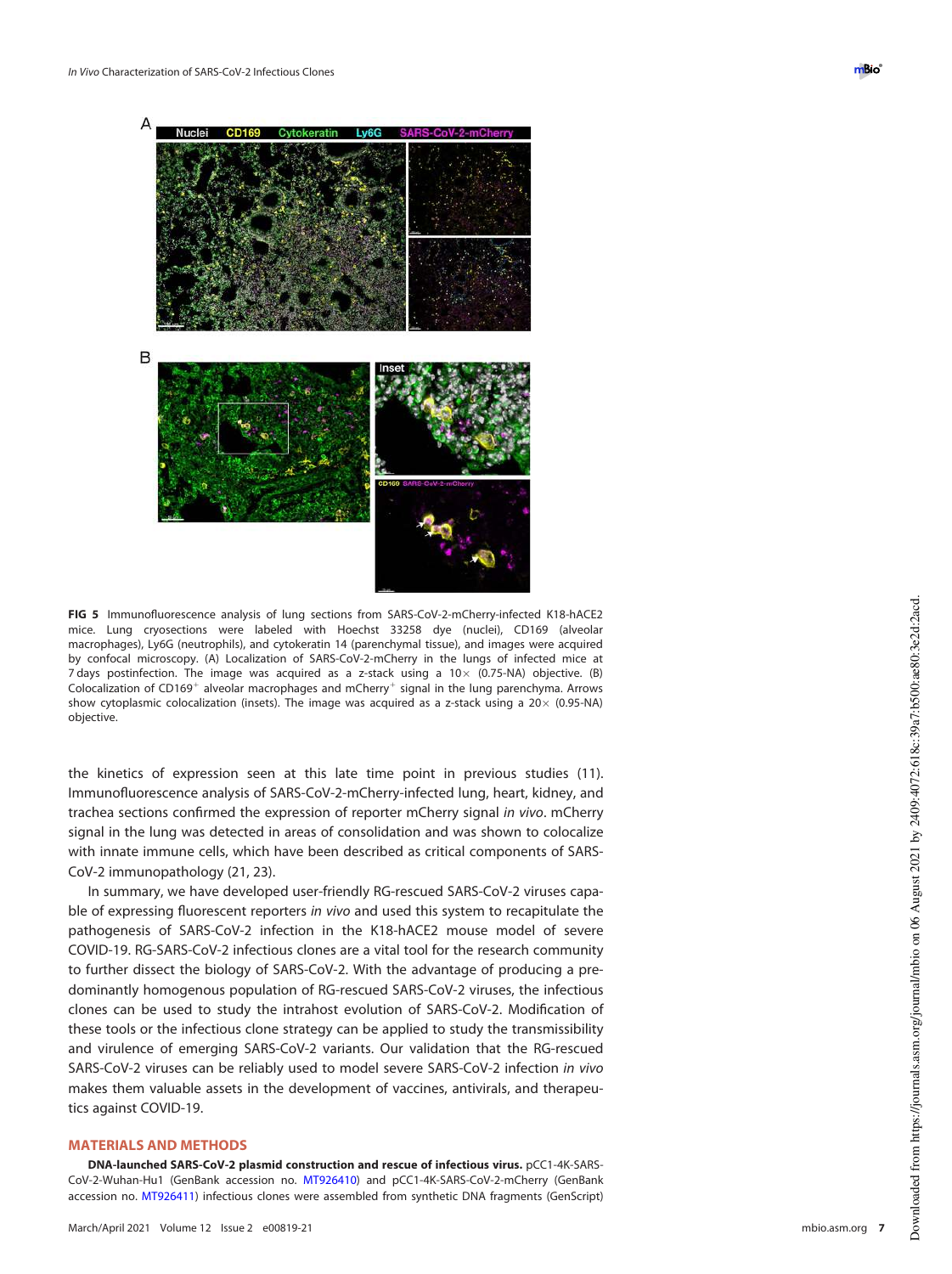

FIG 6 Immunofluorescence analysis of heart, kidney, and trachea sections from SARS-CoV-2-mCherryinfected K18-hACE2 mice. Tissue cryosections were labeled with Hoechst 33258 dye (nuclei), collagen type IV (basement membrane), and F4/80 (macrophage), and images were acquired by confocal microscopy. Localization of SARS-CoV-2-mCherry in the heart (cross-section) (A), kidney (cross-section) (B), and trachea (longitudinal section) (C) of infected mice at 7 days postinfection. Images were acquired as a z-stack using a  $20 \times (0.95\text{-NA})$  objective. Arrows show mCherry-positive cells (insets). Scale bars (50  $\mu$ m) are shown in individual panels.

using restriction endonuclease-based cloning procedures as described in detail previously (10). Briefly,  $10 \,\mu$ g of infectious clone DNA was transfected into BHK-21 cells using Lipofectamine LTX with Plus reagent (Life Technologies) according to the manufacturer's instructions in a T25 flask. At 24 h posttransfection, the BHK-21 cells were resuspended gently using a cell scraper, and the whole-cell slurry was transferred on to a monolayer of Vero E6 cells in a T25 flasks. Cell supernatant was collected as virus P0 stock at 48 to 72 h posttransference or until 50% cytopathic effect (CPE) was observed.

Plaque assay. Infectious titers were enumerated by plaque assay (28). Mouse tissues were collected in phosphate-buffered saline (PBS) and homogenized using the Bead Ruptor 24 Elite homogenizer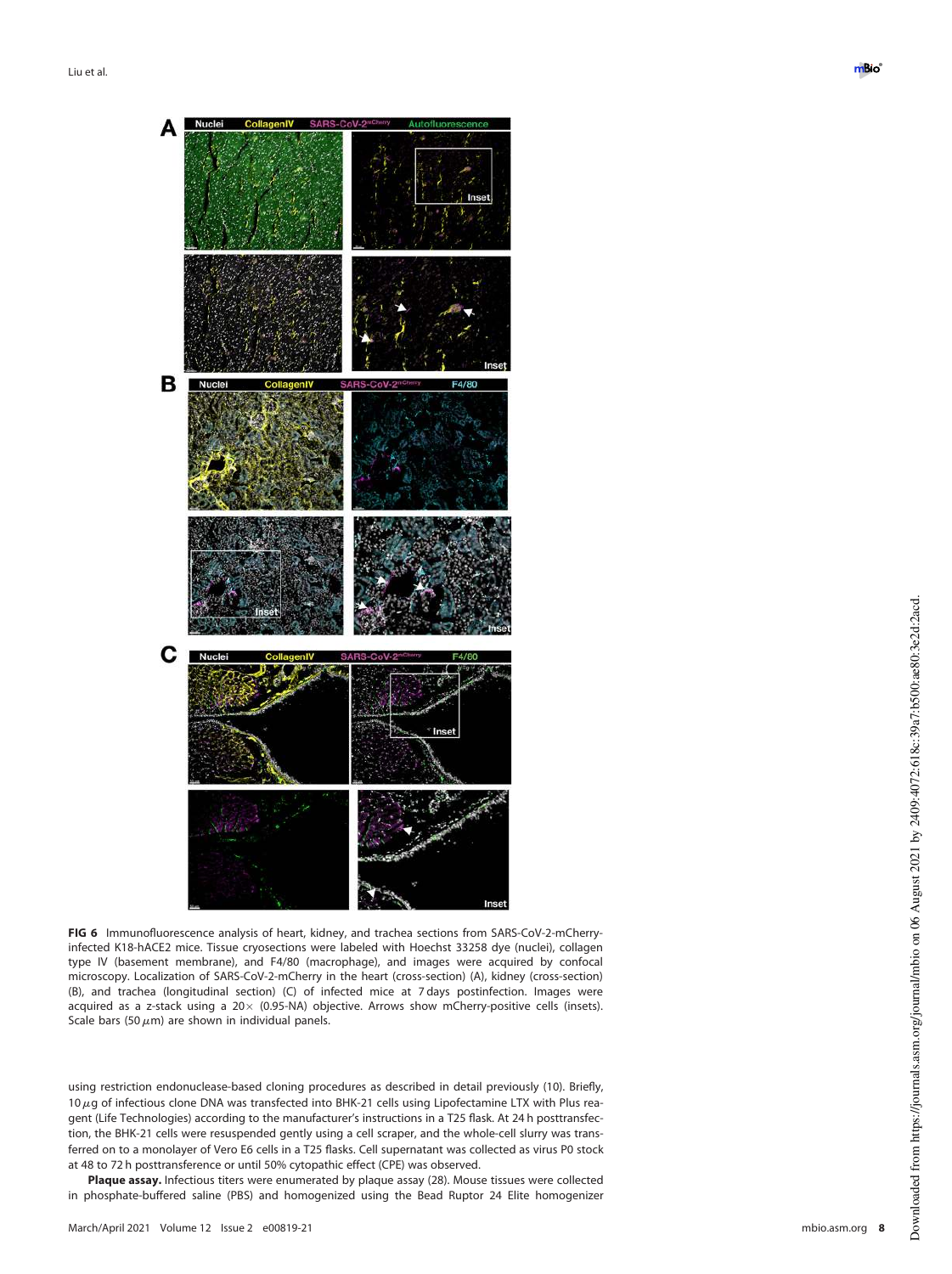according to the manufacturer's instructions. The supernatant was collected by centrifugation and stored at  $-80^{\circ}$ C. Vero E6 cells were seeded in 12-well plates at 2.5  $\times$  10<sup>5</sup> cells per well and cultured in DMEM with 5% FCS overnight. The cells were infected with a dilution series of virus from samples and overlaid with 1.2% colloidal microcrystalline cellulose (Sigma-Aldrich) in DMEM with 2% FCS. The plates were incubated for 72 h. Cells were fixed with 4% paraformaldehyde (PFA) and stained with 0.1% crystal violet. Viral titers were calculated using the following formula: PFU/ml = (average number of plaques/ volume [ml] of virus added)  $\times$  the dilution factor.

Mouse infection and ethics statement. All animal experiments were approved by the Animal Ethics Committee of Griffith University (protocol no. MHIQ/07/20/AEC). All procedures conformed to the Australian Code for the Care and Use of Animals for Scienti fic Purposes (29). K18-hACE2 C57BL/6 mice were obtained from the Animal Resource Centre (Perth, Australia). Twenty-one-week-old male and female K18-hACE2 mice were inoculated intranasally with  $4 \times 10^4$  PFU of SARS-CoV-2 (Wuhan-Hu-1) or SARS-CoV-2-mCherry derived from infectious clones in a volume of 20  $\mu$ l. Mock-infected mice received 20  $\mu$ l of sterile DMEM with 2% FBS. Mice were weighed and scored for disease signs daily. Mice were scored using a cumulative and progressive clinical disease matrix. Mice were given a score between 0 and 3 for each of the following five health indicators: eating habit, locomotion, behavior, appearance, and weight loss. A score of 0 was normal. After receiving an overall score of  $>$ 3, mice were monitored twice daily. A score of 3 in any one of the 5 categories (e.g., >15% weight loss) or an overall score of >10 led to the mouse being euthanized.

Immunofluorescence and confocal microscopy. Tissues were fixed in 4% paraformaldehyde overnight at 4°C. Fixed tissues were subsequently washed in PBS and dehydrated in 30% (wt/vol) sucrose (in PBS). Tissues were embedded in optimal-cutting-temperature (OCT) compound (Sakura Finetek) and frozen prior to cryosectioning. Eighteen to twenty-micrometer-thick sections were prepared and permeabilized in cold acetone. Sections were blocked (Dako Serum-Free Protein Block; Dako) and immunolabeled with rat anti-mouse CD169 (AbD Serotec), rabbit anti-mouse cytokeratin 14 (Abcam), Alexa Fluor 647-conjugated rat anti-mouse Ly6G (BD Biosciences) antibodies, rabbit anti-mouse collagen type IV (Abcam), or rat monoclonal F4/80 (Abcam), and secondary antibody detection was performed using anti-rat Alexa Fluor 488 and anti-rabbit Alexa Fluor 546 antibodies (Thermo Fisher). Sections were washed and nuclei were labeled using Hoechst 33258 dye and mounted using ProLong Gold antifade (Thermo Fisher). Images were acquired using a spectral laser scanning confocal microscope (Olympus FV3000) using a 10 $\times$  (0.75-numerical-aperture [NA]) or a 20 $\times$  (0.95-NA) objective. Sequential acquisition was performed using single 405-nm, 488-nm, 561-nm, 594-nm, and 640-nm laser lines to excite Hoechst 33258 dye, Alexa Fluor 488, Alexa Fluor 546, mCherry, and Alexa Fluor 647. z-stacks with a 1- $\mu$ m interval were acquired, channels were merged using Olympus CellSens software, and images were processed using Imaris (v9.5; Bitplane). Spectral overlap was resolved using the channel arithmetics function of the Imaris XT plugin, and the noniterative deconvolution algorithm was applied to z-stack images. Images were exported as 300-dpi TIFF files and assembled using Adobe Illustrator 2020.

Histology. Tissues were dissected and fixed in 4% PFA, followed by paraffin embedding. Samples were cut into 5- $\mu$ m-thick sections and stained with hematoxylin and eosin (H&E). Images were taken using an Aperio AT2 digital whole-slide scanner (Leica). Tissue cellular in filtrates were quanti fied using ImageScope software (Algorithm Nuclear v9) using the following threshold settings: image zoom of 0.5, a minimum nuclear size ( $\mu$ m<sup>2</sup>) of 10, a maximum nuclear size ( $\mu$ m<sup>2</sup>) of 100, a minimum roundness of 0.4, a minimum compactness of 0.4, and a minimum elongation of 0.2.

Real-time quantitative PCR (RT-qPCR). Tissues were collected in TRIzol (Invitrogen) and homogenized using the Bead Ruptor 24 Elite homogenizer according to manufacturer's instructions. Total RNA was extracted from tissue homogenates using TRIzol (Invitrogen) according to the manufacturer's instructions. RNA was reverse transcribed into cDNA using reverse transcriptase (Sigma-Aldrich) with random primers. SYBR green and QuantiTect probe real-time PCR was performed on a CFX96 touch real-time PCR system (Bio-Rad) to measure the expression of in flammatory mediators and viral genome copy numbers, respectively. Primers for GAPDH (glyceraldehyde-3-phosphate dehydrogenase; housekeeping), TNF- $\alpha$ , CXCL10, IL-1 $\beta$ , CCL5, IFN- $\gamma$ , IL-6, and IFN- $\beta$  were purchased from Qiagen. SYBR green real-time PCR conditions were set as follows: (i) 1 cycle of 95°C for 15 min and (ii) 40 cycles of 94°C for 15 s, followed by 55°C for 30 s and 72°C for 30 s. SARS-COV-2 RdRP gene-targeting primer and probe sequences were 5 9-GTGAAATGGTCATGTGTGGCGG-3 9 (forward), 5'-CAAATGTTAAAAACACTATTAGCATA-3' (reverse), and FAM-CAGGTGGAACCTCATCAGGAGATGC-BHQ (probe sequence), where FAM is 6-carboxyfluorescein and BHQ is black hole quencher (30). The QuantiTect probe real-time PCR conditions were set as follows: (i) 1 cycle of 95°C for 15 min and (ii) 40 cycles of 94°C for 15 s followed by 60°C for 1 min. The DNA amplification specificity was evaluated by melting curve analysis. The mRNA level of each target gene was expressed as fold change from the level in mock-infected samples. Viral genome copy number was calculated against a standard curve for a viral infectious clone (GenBank accession no. MT926410).

Statistical analysis. All data were tested for normality using the D'Agostino-Pearson normality test prior to analysis. Data for mouse weight was analyzed using two-way analysis of variance (ANOVA) with the Bonferroni post hoc test. Cytokine production and infiltrated cell counts were analyzed using an unpaired t test. All statistical analyses were performed with GraphPad Prism 6.0 software.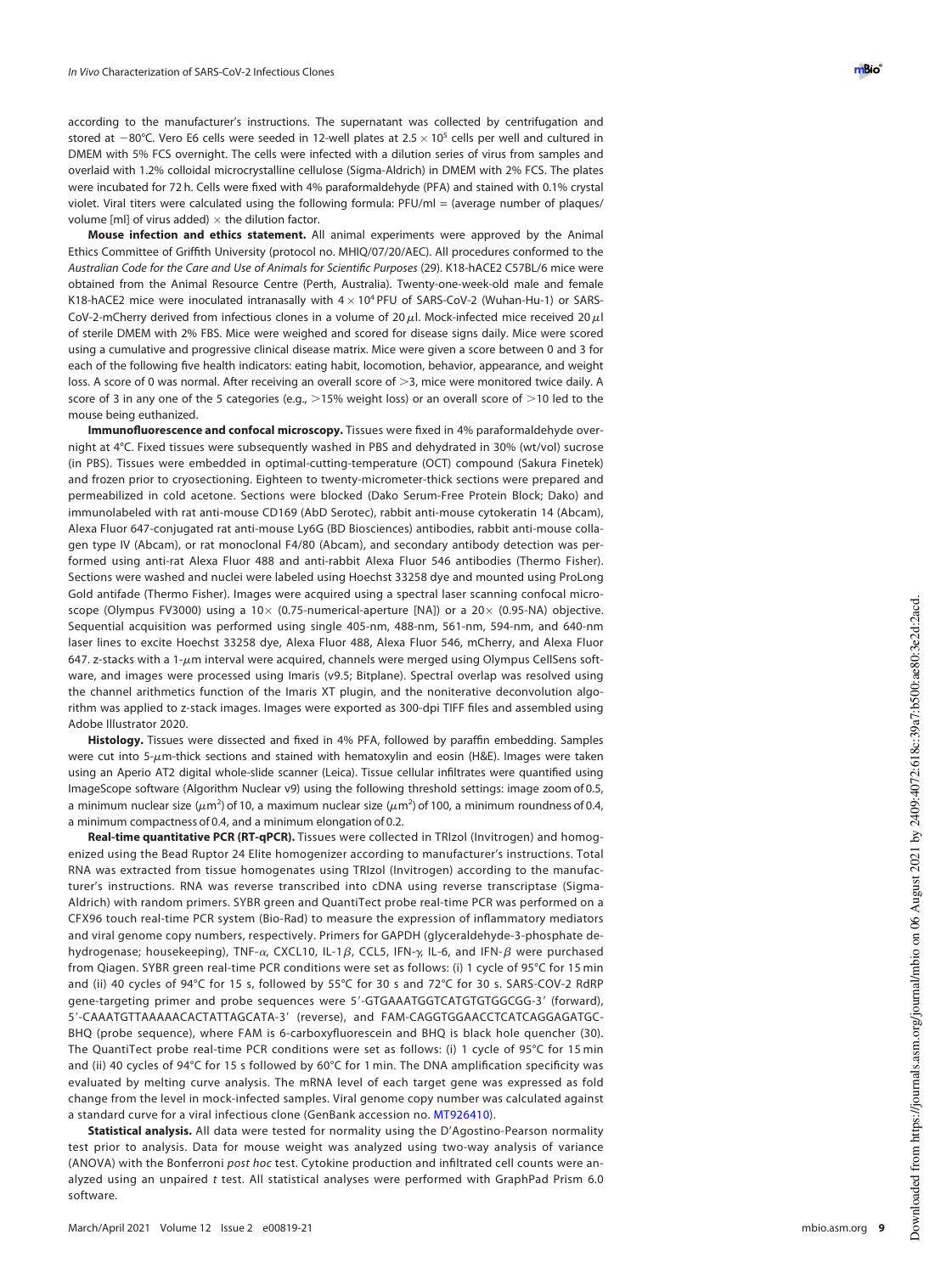#### **REFERENCES**

- 1. Koyama T, Platt D, Parida L. 2020. Variant analysis of SARS-CoV-2 genomes. Bull World Health Organ 98:495–504. https://doi.org/10.2471/ BLT.20.253591.
- 2. Baric RS. 2020. Emergence of a highly fit SARS-CoV-2 variant. N Engl J Med 383:2684–2686. https://doi.org/10.1056/NEJMcibr2032888.
- 3. Korber B, Fischer WM, Gnanakaran S, Yoon H, Theiler J, Abfalterer W, Hengartner N, Giorgi EE, Bhattacharya T, Foley B, Hastie KM, Parker MD, Partridge DG, Evans CM, Freeman TM, de Silva TI, Sheffield C-GG, McDanal C, Perez LG, Tang H, Moon-Walker A, Whelan SP, LaBranche CC, Saphire EO, Montefiori DC, Sheffield COVID-19 Genomics Group. 2020. Tracking changes in SARS-CoV-2 spike: evidence that D614G increases infectivity of the COVID-19 virus. Cell 182:812–827.e19. https://doi.org/10.1016/j.cell .2020.06.043.
- 4. Tang JW, Tambyah PA, Hui DS. 28 December 2020. Emergence of a new SARS-CoV-2 variant in the UK. J Infect https://doi.org/10.1016/j.jinf.2020 .12.024.
- 5. Tang JW, Toovey OTR, Harvey KN, Hui DDS. 17 January 2021. Introduction of the South African SARS-CoV-2 variant 501Y.V2 into the UK. J Infect https://doi.org/10.1016/j.jinf.2021.01.007.
- 6. Sabino EC, Buss LF, Carvalho MPS, Prete CA, Jr, Crispim MAE, Fraiji NA, Pereira RHM, Parag KV, da Silva Peixoto P, Kraemer MUG, Oikawa MK, Salomon T, Cucunuba ZM, Castro MC, de Souza Santos AA, Nascimento VH, Pereira HS, Ferguson NM, Pybus OG, Kucharski A, Busch MP, Dye C, Faria NR. 2021. Resurgence of COVID-19 in Manaus, Brazil, despite high seroprevalence. Lancet 397:452–455. https://doi.org/10.1016/S0140 -6736(21)00183-5.
- 7. Thi Nhu Thao T, Labroussaa F, Ebert N, V'Kovski P, Stalder H, Portmann J, Kelly J, Steiner S, Holwerda M, Kratzel A, Gultom M, Schmied K, Laloli L, Husser L, Wider M, Pfaender S, Hirt D, Cippa V, Crespo-Pomar S, Schroder S, Muth D, Niemeyer D, Corman VM, Muller MA, Drosten C, Dijkman R, Jores J, Thiel V. 2020. Rapid reconstruction of SARS-CoV-2 using a synthetic genomics platform. Nature 582:561–565. https://doi.org/10.1038/ s41586-020-2294-9.
- 8. Xie X, Muruato A, Lokugamage KG, Narayanan K, Zhang X, Zou J, Liu J, Schindewolf C, Bopp NE, Aguilar PV, Plante KS, Weaver SC, Makino S, LeDuc JW, Menachery VD, Shi PY. 2020. An infectious cDNA clone of SARS-CoV-2. Cell Host Microbe 27:841–848.e3. https://doi.org/10.1016/j .chom.2020.04.004.
- 9. Ye C, Chiem K, Park JG, Oladunni F, Platt RN, II, Anderson T, Almazan F, de la Torre JC, Martinez-Sobrido L. 2020. Rescue of SARS-CoV-2 from a single bacterial artificial chromosome. mBio 11:e02168-20. https://doi.org/10 .1128/mBio.02168-20.
- 10. Rihn S, Merits A, Bakshi S, Turnbull ML, Wickenhagen A, Alexander AJT, Baillie C, Brennan B, Brown F, Brunker K, Bryden SR, Burness KA, Carmichael S, Cole SJ, Cowton VM, Davies P, Davis C, De Lorenzo G, Donald CL, Dorward M, Dunlop JI, Elliott M, Fares M, da Silva Filipe A, Freitas JR, Furnon W, Gestuveo R, Geyer A, Giesel D, Goldfarb DM, Goodman N, Gunson R, Hastie CJ, Herder V, Hughes J, Johnson C, Johnson N, Kohl A, Kerr K, Leech H, Lello LS, Li K, Lieber G, Liu X, Lingala R, Loney C, Mair D, McElwee MJ, McFarlane S, Nichols J, et al. 2021. A plasmid DNA-launched SARS-CoV-2 reverse genetics system and coronavirus toolkit for COVID-19 research. PLoS Biol 19:e3001091. https://doi.org/10 .1371/journal.pbio.3001091.
- 11. Winkler ES, Bailey AL, Kafai NM, Nair S, McCune BT, Yu JS, Fox JM, Chen RE, Earnest JT, Keeler SP, Ritter JH, Kang LI, Dort S, Robichaud A, Head R, Holtzman MJ, Diamond MS. 2020. SARS-CoV-2 infection of human ACE2 transgenic mice causes severe lung inflammation and impaired function. Nat Immunol 21:1470–1470. https://doi.org/10.1038/s41590-020-0794-2.
- 12. Moreau GB, Burgess SL, Sturek JM, Donlan AN, Petri WA, Mann BJ. 2020. Evaluation of K18-hACE2 mice as a model of SARS-CoV-2 infection. Am J Trop Med Hyg 103:1215–1219. https://doi.org/10.4269/ajtmh.20-0762.
- 13. Bao LN, Deng W, Huang BY, Gao H, Liu JN, Ren LL, Wei Q, Yu P, Xu YF, Qi FF, Qu YJ, Li FD, Lv Q, Wang WL, Xue J, Gong SR, Liu MY, Wang GP, Wang SY, Song ZQ, Zhao LN, Liu PP, Zhao L, Ye F, Wang HJ, Zhou WM, Zhu N, Zhen W, Yu HS, Zhang XJ, Guo L, Chen L, Wang CH, Wang Y, Wang XM, Xiao Y, Sun QM, Liu HQ, Zhu FL, Ma CX, Yan LM, Yang ML, Han J, Xu WB, Tan WJ, Peng XZ, Jin Q, Wu GZ, Qin C. 2020. The pathogenicity of SARS-CoV-2 in hACE2 transgenic mice. Nature 583:830–833. https://doi.org/10 .1038/s41586-020-2312-y.
- 14. Dinnon KH, III, Leist SR, Schafer A, Edwards CE, Martinez DR, Montgomery SA, West A, Yount BL, Jr, Hou YJ, Adams LE, Gully KL, Brown AJ, Huang E, Bryant MD, Choong IC, Glenn JS, Gralinski LE, Sheahan TP, Baric RS. 2020.

A mouse-adapted model of SARS-CoV-2 to test COVID-19 countermeasures. Nature 586:560–566. https://doi.org/10.1038/s41586-020-2708-8.

- 15. Takayama K. 2020. In vitro and animal models for SARS-CoV-2 research. Trends Pharmacol Sci 41:513–517. https://doi.org/10.1016/j.tips.2020.05.005.
- 16. Hassan AO, Case JB, Winkler ES, Thackray LB, Kafai NM, Bailey AL, McCune BT, Fox JM, Chen RE, Alsoussi WB, Turner JS, Schmitz AJ, Lei T, Shrihari S, Keeler SP, Fremont DH, Greco S, McCray PB, Jr, Perlman S, Holtzman MJ, Ellebedy AH, Diamond MS. 2020. A SARS-CoV-2 infection model in mice demonstrates protection by neutralizing antibodies. Cell 182:744–753.e4. https://doi.org/10.1016/j.cell.2020.06.011.
- 17. Sun SH, Chen Q, Gu HJ, Yang G, Wang YX, Huang XY, Liu SS, Zhang NN, Li XF, Xiong R, Guo Y, Deng YQ, Huang WJ, Liu Q, Liu QM, Shen YL, Zhou Y, Yang X, Zhao TY, Fan CF, Zhou YS, Qin CF, Wang YC. 2020. A mouse model of SARS-CoV-2 infection and pathogenesis. Cell Host Microbe 28:124–133.e4. https://doi.org/10.1016/j.chom.2020.05.020.
- 18. Mehta P, McAuley DF, Brown M, Sanchez E, Tattersall RS, Manson JJ, HLH Across Speciality Collaboration UK. 2020. COVID-19: consider cytokine storm syndromes and immunosuppression. Lancet 395:1033–1034. https://doi.org/10.1016/S0140-6736(20)30628-0.
- 19. Grant RA, Morales-Nebreda L, Markov NS, Swaminathan S, Querrey M, Guzman ER, Abbott DA, Donnelly HK, Donayre A, Goldberg IA, Klug ZM, Borkowski N, Lu Z, Kihshen H, Politanska Y, Sichizya L, Kang M, Shilatifard A, Qi C, Lomasney JW, Argento AC, Kruser JM, Malsin ES, Pickens CO, Smith SB, Walter JM, Pawlowski AE, Schneider D, Nannapaneni P, Abdala-Valencia H, Bharat A, Gottardi CJ, Budinger GRS, Misharin AV, Singer BD, Wunderink RG, NU SCRIPT Study Investigators. 2021. Circuits between infected macrophages and T cells in SARS-CoV-2 pneumonia. Nature 590:635–641. https://doi.org/10.1038/s41586-020-03148-w.
- 20. Dalskov L, Mohlenberg M, Thyrsted J, Blay-Cadanet J, Poulsen ET, Folkersen BH, Skaarup SH, Olagnier D, Reinert L, Enghild JJ, Hoffmann HJ, Holm CK, Hartmann R. 2020. SARS-CoV-2 evades immune detection in alveolar macrophages. EMBO Rep 21:e51252. https://doi.org/10.15252/ embr.202051252.
- 21. Wang C, Xie J, Zhao L, Fei X, Zhang H, Tan Y, Nie X, Zhou L, Liu Z, Ren Y, Yuan L, Zhang Y, Zhang J, Liang L, Chen X, Liu X, Wang P, Han X, Weng X, Chen Y, Yu T, Zhang X, Cai J, Chen R, Shi ZL, Bian XW. 2020. Alveolar macrophage dysfunction and cytokine storm in the pathogenesis of two severe COVID-19 patients. EBioMedicine 57:102833. https://doi.org/10 .1016/j.ebiom.2020.102833.
- 22. Veras FP, Pontelli MC, Silva CM, Toller-Kawahisa JE, de Lima M, Nascimento DC, Schneider AH, Caetite D, Tavares LA, Paiva IM, Rosales R, Colon D, Martins R, Castro IA, Almeida GM, Lopes MIF, Benatti MN, Bonjorno LP, Giannini MC, Luppino-Assad R, Almeida SL, Vilar F, Santana R, Bollela VR, Auxiliadora-Martins M, Borges M, Miranda CH, Pazin-Filho A, da Silva LLP, Cunha LD, Zamboni DS, Dal-Pizzol F, Leiria LO, Siyuan L, Batah S, Fabro A, Mauad T, Dolhnikoff M, Duarte-Neto A, Saldiva P, Cunha TM, Alves-Filho JC, Arruda E, Louzada-Junior P, Oliveira RD, Cunha FQ. 2020. SARS-CoV-2-triggered neutrophil extracellular traps mediate COVID-19 pathology. J Exp Med 217:e20201129. https://doi.org/10.1084/ jem.20201129.
- 23. Radermecker C, Detrembleur N, Guiot J, Cavalier E, Henket M, d'Emal C, Vanwinge C, Cataldo D, Oury C, Delvenne P, Marichal T. 2020. Neutrophil extracellular traps infiltrate the lung airway, interstitial, and vascular compartments in severe COVID-19. J Exp Med 217:e20201012. https://doi.org/ 10.1084/jem.20201012.
- 24. Li R, Pei S, Chen B, Song Y, Zhang T, Yang W, Shaman J. 2020. Substantial undocumented infection facilitates the rapid dissemination of novel coronavirus (SARS-CoV-2). Science 368:489–493. https://doi.org/10.1126/ science.abb3221.
- 25. Huang C, Wang Y, Li X, Ren L, Zhao J, Hu Y, Zhang L, Fan G, Xu J, Gu X, Cheng Z, Yu T, Xia J, Wei Y, Wu W, Xie X, Yin W, Li H, Liu M, Xiao Y, Gao H, Guo L, Xie J, Wang G, Jiang R, Gao Z, Jin Q, Wang J, Cao B. 2020. Clinical features of patients infected with 2019 novel coronavirus in Wuhan, China. Lancet 395:497–506. https://doi.org/10.1016/S0140-6736(20)30183-5.
- 26. Piroth L, Cottenet J, Mariet AS, Bonniaud P, Blot M, Tubert-Bitter P, Quantin C. 2021. Comparison of the characteristics, morbidity, and mortality of COVID-19 and seasonal influenza: a nationwide, populationbased retrospective cohort study. Lancet Respir Med 9:251–259. https:// doi.org/10.1016/S2213-2600(20)30527-0.
- 27. Ng WH, Tipih T, Makoah NA, Vermeulen JG, Goedhals D, Sempa JB, Burt FJ, Taylor A, Mahalingam S. 2021. Comorbidities in SARS-CoV-2 patients: a systematic review and meta-analysis. mBio 12:e03647-20. https://doi.org/ 10.1128/mBio.03647-20.